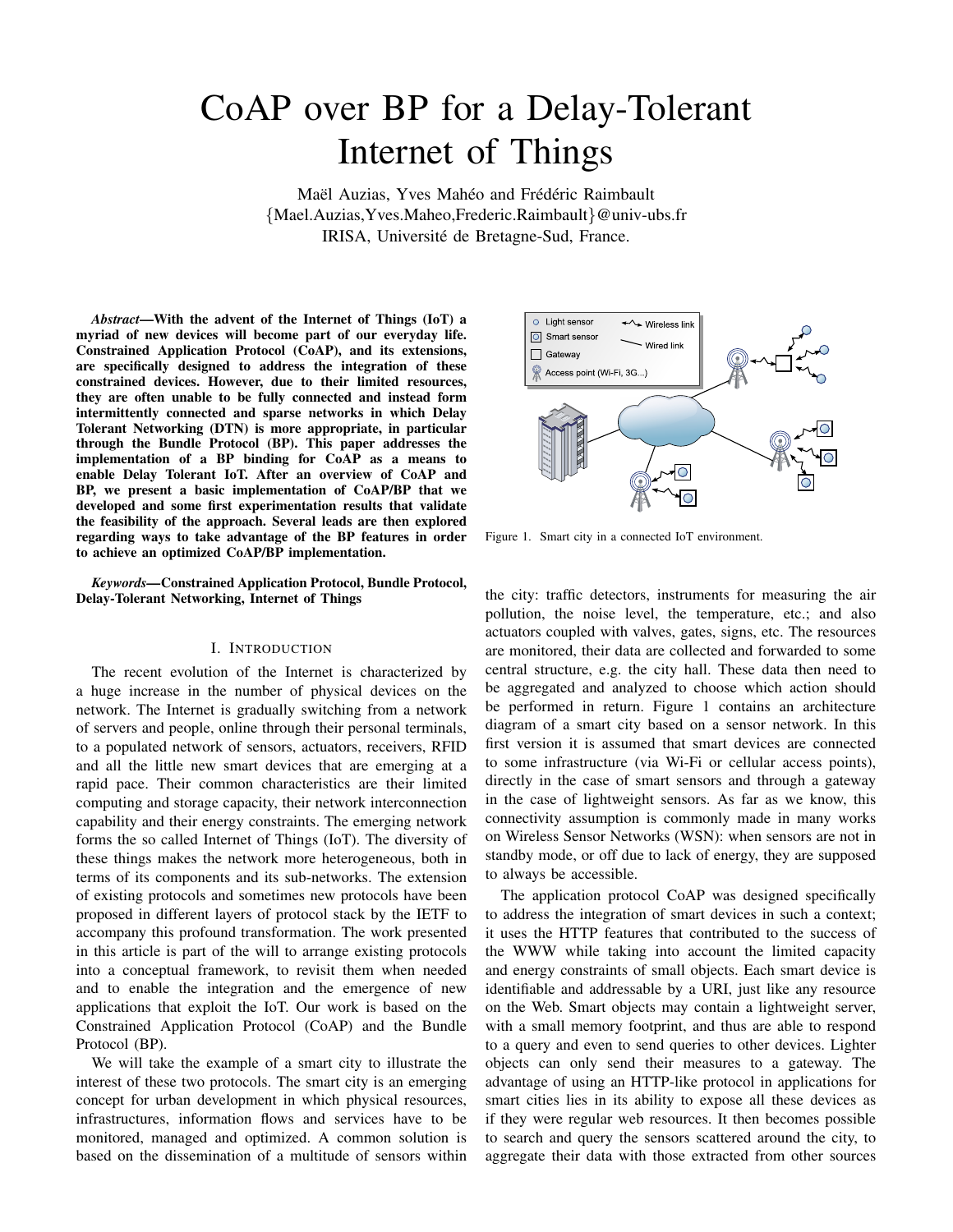

Figure 2. Smart city in a DTN IoT environment.

and, as a result, activate back actuators as data are updated to the web. To limit the number of messages exchanged between the client and the server and to allow for short disconnections CoAP uses the UDP transport protocol in place of TCP on which HTTP is based. However, this type of transport protocol relies on the assumption that the network is stable, shows a rather good reliability and is fully meshed; this assumption is not so frequent in the world of the Internet of Things. For example, in the context of the smart city many physical and financial impediments arise when we try to connect all sensors and actuators to a stable network infrastructure. The subscription costs of cellular networks, the presence of walls and electromagnetic interferences are among the most common barriers. In practice, short-range radio technologies (Wi-Fi, Bluetooth, NFC) are best suited to meet the energy, size and cost constraints of smart devices, as well as the network scaling. In fact, a full mesh ensuring the flow of information between the network of sensors, the actuators and the central servers over an entire city at all times is unrealistic due to network partitioning. The end-to-end connectivity assumption on which CoAP relies may no longer be valid.

The intermittent connectivity is the fundamental assumption in Delay Tolerant Networks (DTNs) for which a specific protocol was proposed: the BP. This kind of network was initially proposed in the context of space telecommunications, but the solutions have been proven useful in other areas, such as military battlefield, the submarine, disaster areas and more recently in sensors networks [1]. The principle is to leverage contacts with mobile nodes to convey information when there is no continuous end-to-end connection between two nodes. The information is entrusted to mobile carriers, which will deliver it to the destination or to other carriers susceptible to reach the destination.

Figure 2 contains a second version of the architecture of a smart city using a DTN network. The figure describes how smart devices may respond to a query initiated by the city hall. A bus passing nearby sensor gateways, or smart sensors, collects their data and carries them through the town. When a taxi intersects the bus, it stores and carries the data, forwarding them until they finally reach the city hall. The BP supports this so called store-carry-and-forward principle without any assumption on the delay taken by messages.

Thus the example presented in this introduction shows how the association of BP and CoAP protocols may help to provide a solution for two problems present at two different levels in the protocol stack of the IoT.

The remainder of this paper is structured as follows. In Section II, a few works concerned by the DTN approach in the context of IoT are introduced, as well as alternative transports for CoAP. Section III gives an overview of both CoAP and the BP, before describing the implementation of CoAP/BP that we developed. A series of experiments based on this implementation are then presented, as a proof of concept of the approach of using the BP as a transport protocol for CoAP. Section IV details several technical aspects of a BP binding for CoAP and leads for optimization. Finally, Section V concludes the paper.

#### II. RELATED WORK

#### *A. DTN in IoT*

Although it has been clear for several years that one of the challenges of the IoT is being able to cope with the high level of dynamism in the network [2], it is only very recently that the DTN related research has been identified as potential enablers for the IoT. For example, in [3], the authors acknowledge the need to handle intermittent connectivity in the IoT and propose a form of opportunistic communication to transmit user interfaces between smart objects. Similarly in [4], delaytolerant communication is considered in the proposal of an architecture and a routing scheme that form the basis of a framework for integrated RFID sensor networks in the IoT; and in [5], an architecture is proposed in order to interconnect standard-based machine-to-machine platforms for DTNs.

However, there has been a large amount of research effort in DTN that has targeted environments bearing similarities with the IoT, and in particular in the domain of delay-tolerant WSN, with a focus on routing algorithms [6]. Nevertheless, the vast majority of the proposals do not exploit standard protocols. Instead, they design mechanisms dedicated to targeted sensors or applications (e.g., works on underwater sensor networks [7]). One noticeable exception is the work by Pöttner et al in  $[1]$ that studies the use of the BP for WSN. The obtained results on computational overhead and network capacity showed that the BP is lightweight enough for WSN even on low-power platforms, with an implementation adapted to a 802.15.4-based underlying network as a replacement for layers 3 and 4 of the IP stack.

# *B. CoAP bindings*

UDP is the standard binding for CoAP. However, several other bindings have been envisaged. The informational Internet Draft [8] examines the requirement of several alternative transport protocols for CoAP, and mentions the potential interest in using the BP. To our knowledge, only the SMS binding has led to an actual test implementation [9].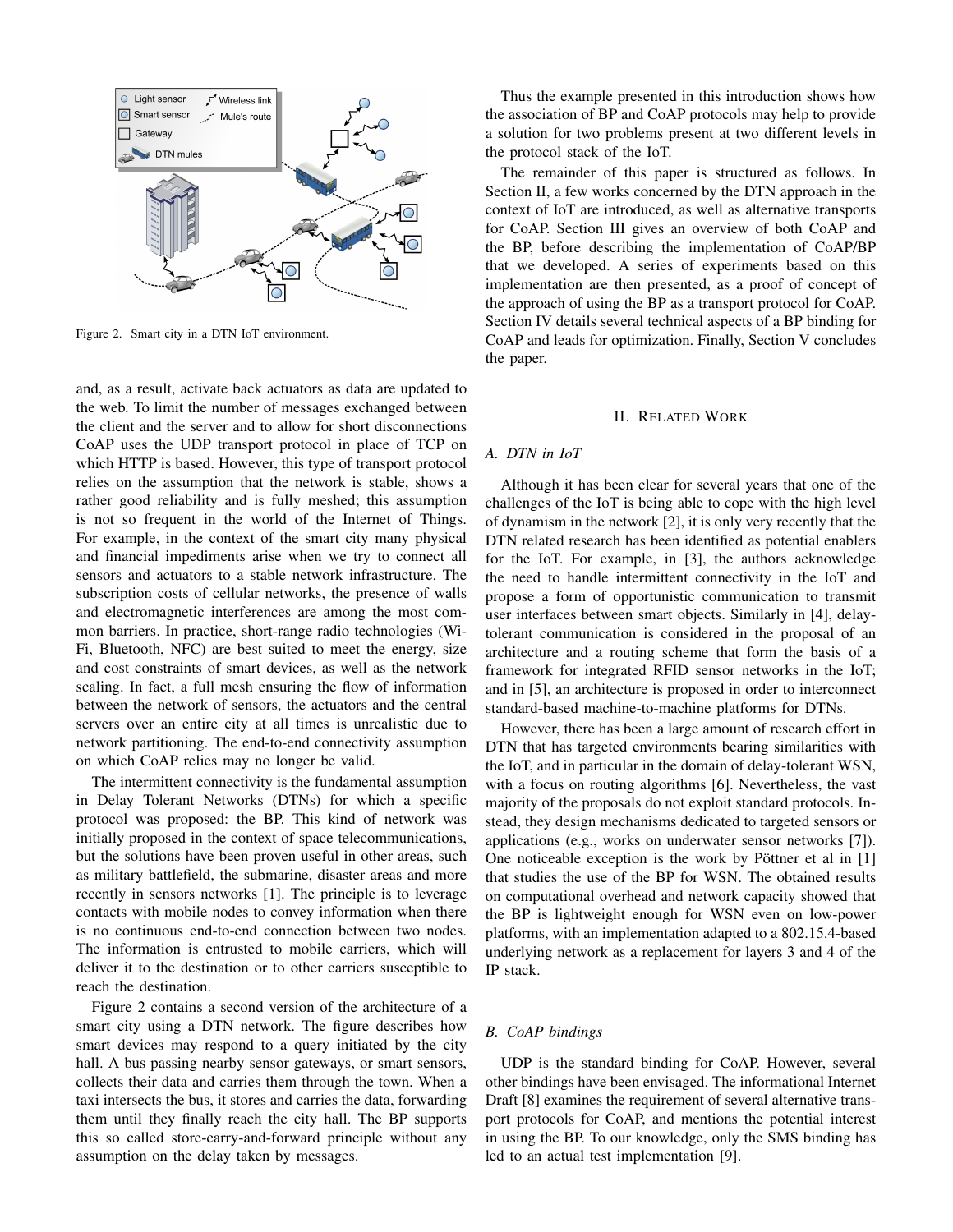# III. CONSTRAINED APPLICATION PROTOCOL AND THE BUNDLE PROTOCOL

# *A. Constrained Application Protocol (CoAP)*

CoAP [10] offers an application layer protocol that allows resource-constrained devices to interact together asynchronously. It is designed for machine-to-machine use cases and is compliant with the Representational State Transfer (REST) architecture style. CoAP defines a simple messaging layer, with a compact format, that runs over UDP (or DTLS when security is enabled). Its low header overhead and low complexity simplify the processing of CoAP messages for constrained nodes. On top of this message layer, CoAP uses request/response interactions between clients and servers.

If a node needs to send a message in a reliable fashion, in spite of UDP unreliability, then the node will send the message and wait for an acknowledgment. If no acknowledgment is received, the node will retransmit the message several times with an exponential back-off. This retransmission mechanism aims to overcome the unreliability. These messages are referred to as CON (confirmable), in contrast to NON messages (nonconfirmable) that nodes can afford to lose.

CoAP applications and resources are identified by URIs following the *coap* scheme (or *coaps* with DTLS), defined as coap:// *host* [:*port*] */ path-abempty* [*?query*] (e.g., coap://zeus.foo.bar:7800/museum/outside-light?number=3).

The host part is compulsory, the path identifies the resource within the scope of the host and port (5683 by default), and the query part details the resource access. Group messaging is also possible with CoAP, by specifying a multicast address in the URI host part. This allows several resources to be accessed with a single request.

CoAP requests are derived from the main HTTP methods (GET, PUT, POST or DELETE) and the responses from HTTP statuses. PUT creates a resource, GET retrieves it, POST updates it and DELETE deletes it. If the resource happens to be large, instead of uploading the complete resource with PUT, the method PATCH is recommended as it only uploads a set of changes, that is lighter than the resource itself [11]. As for the responses, CoAP uses HTTP statuses with some slight semantic differences. Informational and redirection HTTP statuses are not used in CoAP.

In addition to its UDP binding, CoAP differs from HTTP regarding its message options. Messages may have one or more options. The list of options includes Content-Format, Accept, Max-Age, Uri-Host, Uri-Path, Uri-Port, Uri-Query. Content-Format informs of the representation format used in the message payload. Accept indicates which Content-Format is preferred by the client. Max-Age is the maximum amount of time during which a response can be cached before its freshness is out-dated. Uri-\* options are used to target the suitable resource(s). Some options are meaningful when appearing only once in a request or response, while some others are repeatable, e.g., Uri-Path or Uri-Query.

An interesting work in progress worth citing is the Observe option, [12]. A client subscribes to resource updates by sending a GET request with the Observe option so the server sends notifications upon resource modifications.

# *B. Bundle Protocol (BP)*

The BP is the *de facto* standard for the bundle-layer of the DTN architecture [13]. The BP forms a message-based overlay that follows the store-carry-and-forward principle. The BP defines the format of the messages, called bundles, and the logic layout to process them.

As a network overlay, the BP relies on subnet-specific protocols called Convergence Layers (CL) to transport bundles (e.g., TCP, UDP, LTP). Bundles have a lifetime and will be deleted if it expires. In order to overcome network disruptions and high delays, the BP uses a cache to store bundles. These bundles are either processed by an application (if the destination is on the node), or forwarded to other nodes toward the bundle destination. A bundle destination (or bundle endpoint) is identified by an Endpoint Identification (EID) that takes the form of a URI. A BP endpoint can either be a singleton or a set of BP nodes that register themselves by an EID, thus allowing multicast-like operations to be performed.

The BP bundles have to be routed from node to node. The BP specification does not fix a routing method, and many routing algorithms exist, each of them intended to be adapted to a networking context (e.g. the mobility of the nodes) or to a type of application. A key characteristic of a routing algorithm is its choice to allow multiple copies of a bundle in the network (e.g., as in the epidemic approach).

Bundles are constituted of one primary block (header), then zero or more extension blocks, and one or more payload blocks. The primary block carries options that influence the treatment performed by the nodes that forward and receive the bundle. For example, a Report-When-Bundle-Delivered option will make the destination node emit an administrative bundle when receiving the bundle. Extension blocks (called Metadata Extension Blocks [14]) can be used to make specific processing decisions regarding bundles, e.g., routing decisions.

The BP does not offer a reliable means of communication. Nevertheless, a built-in mechanism, named "custody transfer", aims to enhance reliability. The custody transfer requests that a BP node takes the responsibility for delivering a bundle to its destination. The responsibility is released when the node forwards the bundle to some other node accepting this responsibility.

# *C. BoAP*

There is at present no available implementation of CoAP over the BP. A possibility to obtain one would be to modify an existing UDP-based implementation. However, simply encapsulating CoAP UDP datagrams into bundles is not feasible because datagram destinations are IP addresses. All BP nodes should then be explicitly identifiable by an IP address, which is not the case. Even in a Java COAP/UDP implementation with a well structured layering, like Californium [15], replacing the entire UDP-binding is neither an option: many layers are too tightly coupled with the notions of IP address and port to perform a straightforward adaptation for the BP, in which these notions are irrelevant. The last solution, the one we choose, is to develop our own implementation of CoAP, named BoAP, with the objective to firstly include a BP binding, and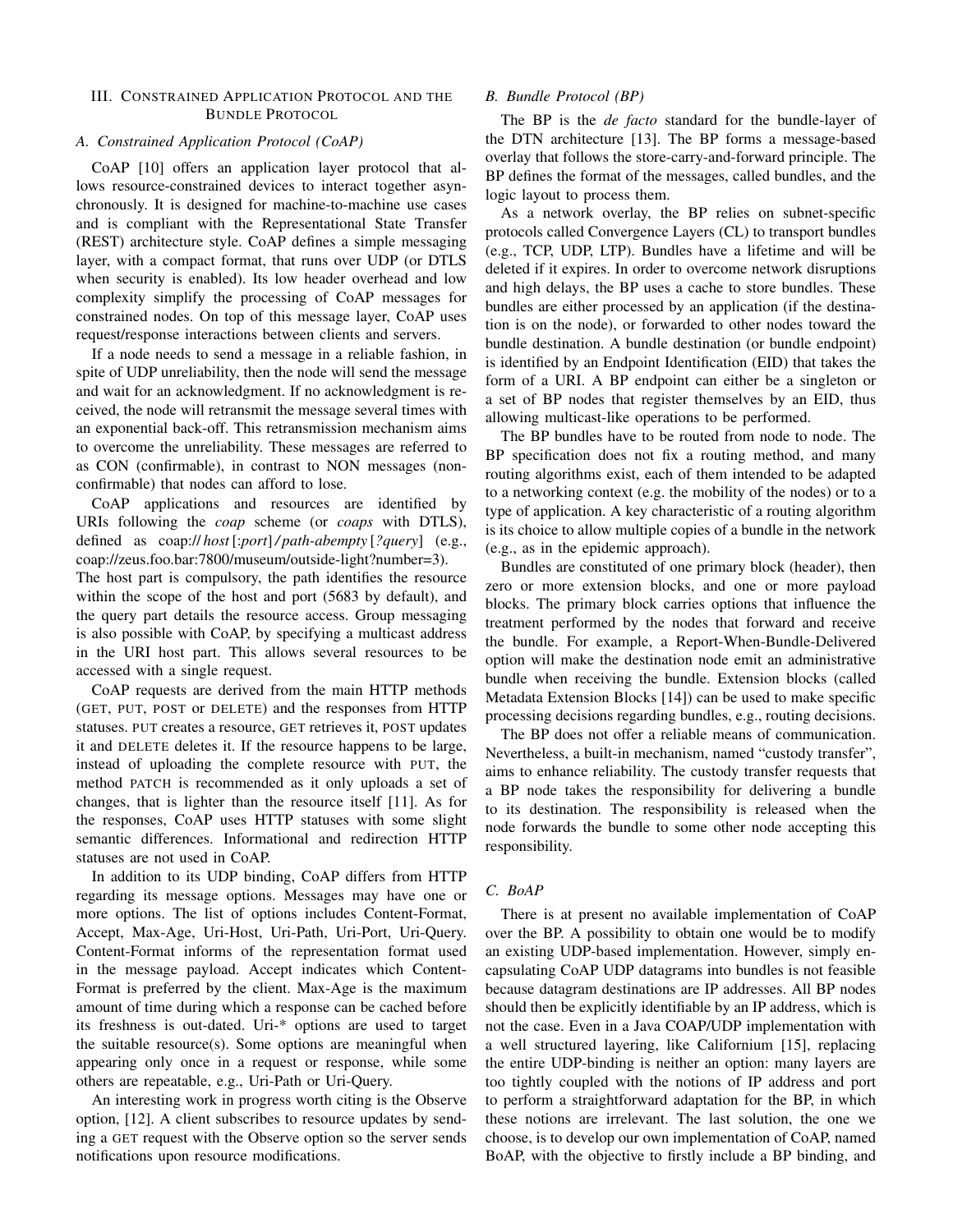

Figure 3. DTN connection between a BoAP Client and a BoAP server

then potentially test some future extensions or modifications of CoAP that would be suited for DTN. The BP binding of BoAP has been developed thanks to IBR-DTN [16]. Besides the fact that it provides elements of a Java API, IBR-DTN is well suited for constrained process-power nodes.

The architecture of a client-server connection through BoAP is illustrated in Figure 3. The CoAP client and server use the BoAP Java API to request or provide resources. BoAP uses the IBR-DTN Java API to communicate with the IBR-DTN BP daemon via a textual TCP socket. The IBR-DTN daemon implements the BP, storing bundles and exchanging them with other IBR-DTN BP daemons in the DTN network. This way of implementing the BP in a separate daemon process (accessible via a TCP socket or another IP-based communication facility) is a versatile solution: the BP daemon could be detached from a sensor node and placed on a more powerful gateway if the sensor node is too constrained. On the down side, it induces an evident additional delay.

#### *D. Proof-of-concept Tests*

In order to verify that a CoAP/BP implementation offers reasonable performance when the connectivity is good while supporting long disconnections, performance tests have been conducted in two scenarios. The first one is when the client node and the server node were directly connected with an Ethernet link that was cut on demand, and second one when the client and the server nodes were never directly connected, but formed a DTN network. The speed of a request/response exchange using respectively a CoAP/BP and a CoAP/UDP implementation has been assessed by these tests.

The CoAP/BP tests were performed with BoAP (with a TCP convergence layer but no custody) whereas the CoAP/UDP used Californium (with a standard UDP binding). Note that the implementation of UDP is a part of the kernel and is therefore faster than an implementation of the BP that needs to run above its convergence layer and consequently induces delay; on the installation made for the tests, an ICMP ping is 50 times faster than a BP ping.

We measured the round-trip-time (RTT) in function of the



Figure 4. Measures of the RTT obtained in the two tested scenarios

the duration between the time the client calls the send method and the time when the response is received back.

*1) Scenario 1 – Intermittently directly connected:* In this scenario the CoAP/BP client sends a NON request while the CoAP/UDP sends a CON request just after the link between the client and the server has been interrupted. This interruption lasts for what is called the disconnection duration. CoAP/UDP is therefore forced to use its retransmission mechanism, which is triggered after a certain amount of time defined by the CoAP parameter ACK\_TIMEOUT. Two values of ACK\_TIMEOUT were tested (15 and 30 seconds). CoAP/BP do not retransmit the request but wait for the reestablishment of the link to forward the request.

The obtained RTTs are displayed in Figure 4a. The two curves for CoAP/UDP (one for each value of ACK TIMEOUT) exhibit a stair-like shape, as expected, due to the exponential back-off. However, CoAP/BP is almost linear, with a slope close to 1. CoAP/BP is slightly slower than CoAP/UDP when disconnections are very short or when the disconnection durations coincide with the retransmission back-off time, yet CoAP/BP is definitely faster than CoAP/UDP when disconnections stop between two dates of retransmission. Indeed, BoaP does not wait to transmit requests.

**EXAMPLE THEST CONFIRM CONFIRM CONFIRM CONFIRM CONFIRM CONFIRM CONFIRM CONFIRM CONFIRM CONFIRM CONFIRM CONFIRM CONFIRM CONFIRM CONFIRM CONFIRM CONFIRM CONFIRM CONFIRM CONFIRM CONFIRM CONFIRM CONFIRM CONFIRM CONFIRM CONFIR** *2) Scenario 2 – No end-to-end path:* In this scenario there is no end-to-end path, at any time, between the client and the server. The client sends NON requests to the server periodically (every 30 seconds). In this context, "sends" means that requests were added locally to the BP queue every 30 seconds, whether the node was isolated or not. As shown in Figure 3, a third node, *I*, is used as an intermediary relay node (simulating a mule) that runs an IBR-DTN BP daemon so that bundles can be transmitted between the client and the server. A cycle of connections/disconnections is enforced in the network, composed of four successive periods: (1) during ∆ seconds, only the link between the client node and node *I* is active; (2) during  $\Delta/2$  seconds, both links are inactive; (3) during ∆ seconds, only the link between *I* and the server node is active; (4) during  $\Delta/2$  seconds, both links are inactive again. The disconnection duration displayed in abscissa in Figure 4b is the time during which a CoAP node (client or server) is isolated, i.e., a period of 2∆ seconds. Of course, this scenario has not been tested with CoAP/UDP as UDP datagrams cannot be routed to the server and would be lost.

Figure 4b shows the obtained RTT values. When the emission dates are uniformly distributed and the two extreme values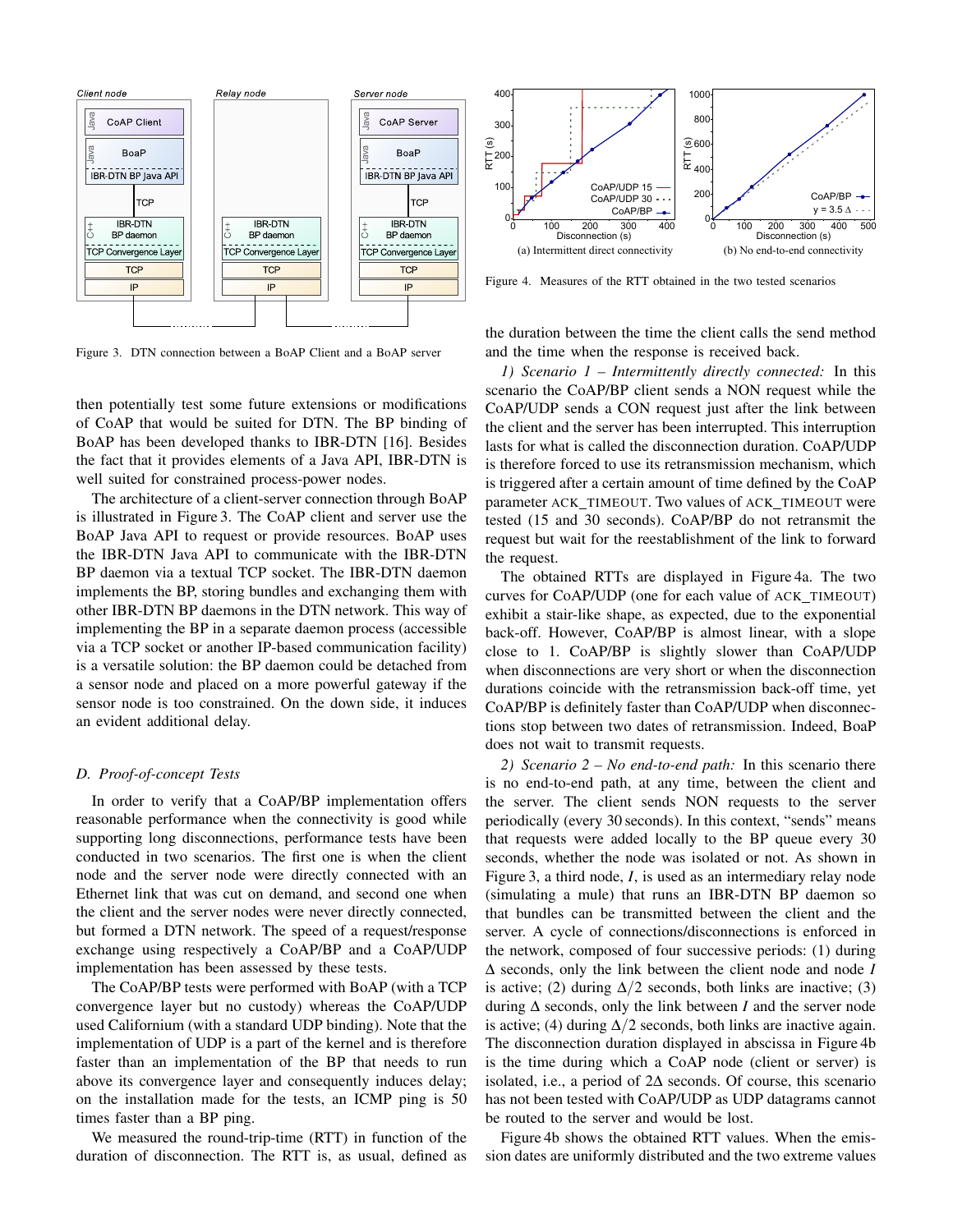are 2∆ and 5∆ then the expected average of the optimal RTT is  $y = 3.5\Delta$ . In practice, the measured RTT is slightly longer (around 4∆), due to the variable reconnection cost, and the processing of BoAP messages. These results show that CoAP/BP can perform reasonably even when the client and the server never meet.

As a conclusion, it can be said that CoAP/UDP is fast and can easily overcome short disconnections. However, if long disconnections are to be expected or if an end-to-end path between client and server is unlikely to exist, then, CoAP/BP is a better alternative.

#### IV. TOWARD AN OPTIMIZED COAP/BP IMPLEMENTATION

As we did in BoAP, the first approach when implementing a BP binding for CoAP is to put each CoAP message into a BP bundle and preserve all the CoAP features that had been designed for a UDP binding. However, the BP is actually not a transport-layer protocol and offers richer capabilities than UDP. Therefore several characteristics of the BP may be exploited to simplify a CoAP/BP implementation or improve its performance by delegating some tasks in the BP instead of the CoAP level. We discuss below technical aspects raised by the use of the BP as a CoAP binding and optimization opportunities.

#### *A. Multi-payload*

CoAP suggests that each CoAP message should fit into a single UDP datagram. However, the BP allows several payload blocks to be included in the bundles, and it is common for a node to stay isolated during a significant period, without the possibility to forward messages. In a CoAP/BP implementation, it is thus recommended that all the CoAP messages destined for the same endpoint be appended in a single bundle (with each message in a different payload block) until the bundle is ready to be forwarded. This avoids the transport of several primary blocks. Note that adopting an intermediary policy by dispatching the CoAP messages in more than one bundle is generally not feasible because no information is available on the actual convergence layers that will be used along the path, information that would be necessary to ensure a beneficial dispatching.

#### *B. Addressing scheme*

In CoAP, a URI is used to identify a server resource. The host and the port number present in the URI serve as the destination IP address and port number to be included in the UDP datagram being sent, and CoAP options URI-Host, URI-Port, URI-Path and URI-Query are inserted into the payload of the UDP datagram to describe the specifically targeted resource.

Contrary to IP networks, in networks running the BP, a BP destination is identified by a URI. Therefore, in CoAP/BP, the BP destination is already described as a URI, which is a part of the bundle meta-data. The CoAP options URI-Host, URI-Port, URI-Path, and URI-Query are therefore either meaningless or redundant. Indeed, the URI-Port option does not have any use

in networks running the BP as the nodes do not have any ports. As for the host, the path, and the query URI options, these are redundant with the bundle meta-data and should not be added into the bundle payload.

While the CoAP RFC specifies to use the URI scheme *coap* when UDP is used (or *coaps* with DTLS), there is no mention of alternative transport layers. As the registered *dtn* scheme is not yet precisely defined, we suggest to use a CoAPcompatible scheme in which *host* [:*port*] is replaced by any alphanumeric string, that typically represents a node or a group of nodes. This scheme could be named *coap+dtn*, as suggested in [8].

#### *C. Multicast*

CoAP supports requests sent to a group of servers by using an IP multicast address in the URI. In the BP, an EID can be a group of different applications running on different nodes, in other words a set of BP endpoints. This feature can be used as a substitute to the IP multicast group, thus allowing requests to be sent to several destinations at once. Note that it can also be interesting to combine the multi-payload with the multicast. In short, one bundle can carry several responses (or requests) while being sent to a group EID.

# *D. Confirmable messages*

In CoAP, NON messages are sent if no answer is required. This type of message probably forms the majority of the exchanges in a DTN as, in many cases, a DTN exhibits a dynamic behavior that will induce long and often very variable delays likely to be incompatible with a sufficient reliability.

However, CoAP CON messages may be useful in some circumstances, i.e. when the sender of a request needs an acknowledgment. Indeed, CON messages are used to ensure two distinct things: a) the request packet has not been lost during its transport, and b) the server was active, so it received and treated the request. In a DTN, bundle losses are reduced by the routing algorithm itself (for example by generating redundant copies in the network) or via the use of the custody mechanism (in the case of a single-copy routing). The BP ensures the retransmissions of a bundle when necessary, as long as the lifetime of this bundle has not expired. With a BP binding, CoAP message retransmission is then harmful as it would put an unnecessary load on the network. The important, but challenging, thing is to correctly set the lifetime of the bundles. At first, a default lifetime should be fixed to the upper bound of the time required by a bundle to cross the network, plus the time for a destination CoAP node to resume from its potential sleep state. It is suggested that a CoAP option for setting the lifetime of a CoAP message be added, so that a specific lifetime, potentially shorter than the default one, can be assigned to a request or a response.

The following BP mechanisms may also be examined:

• Report-When-Bundle-Acknowledged-By-Application option: this option requests that the BP daemon running on the destination node generate an administrative bundle once the bundle is received and taken in charge by the application (in our case the CoAP layer). This administrative